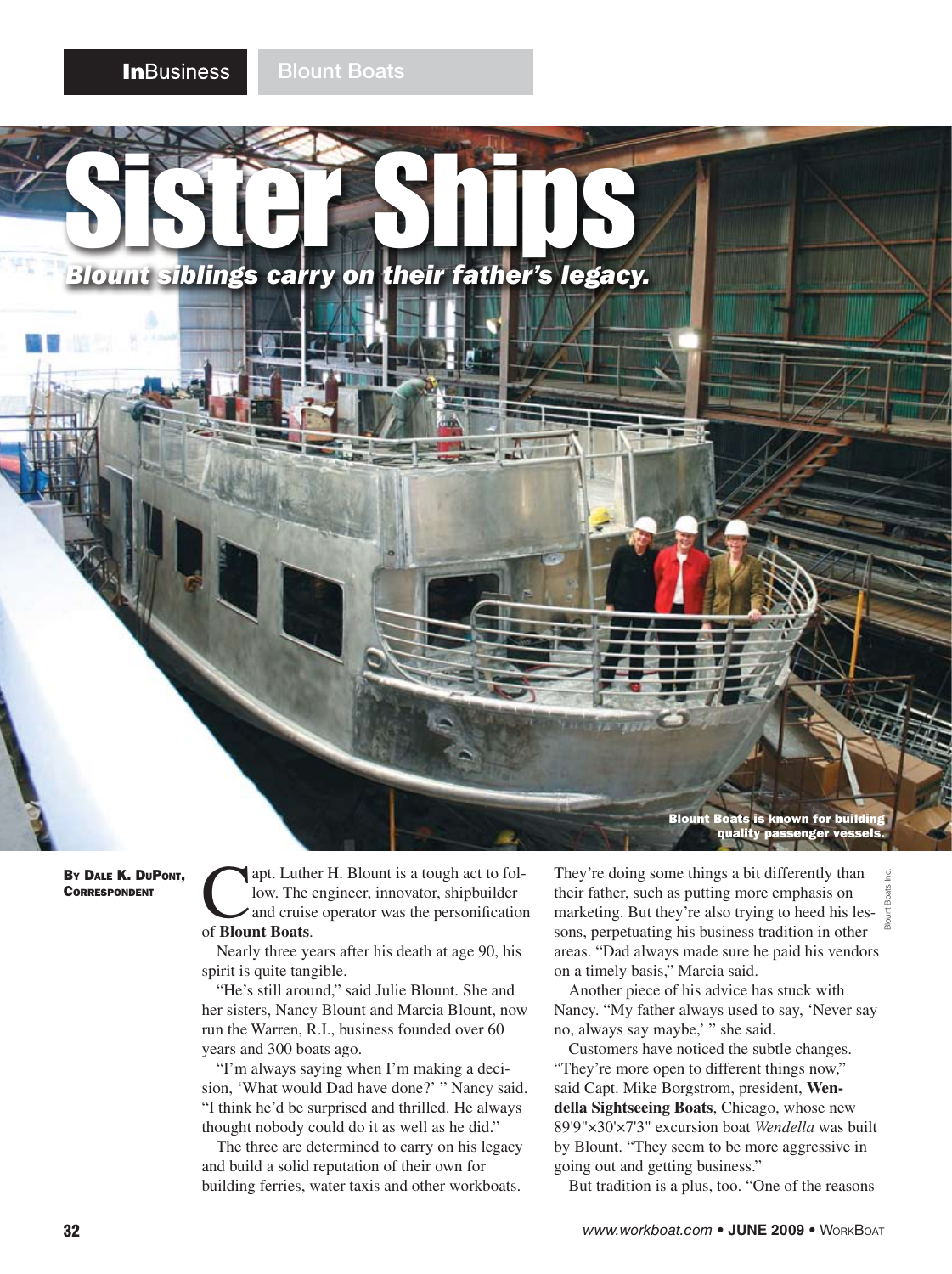we were attracted to Blount is that it is a family operated business just like mine," Borgstrom said. "They build a tremendous boat."

The Blount sisters grew up in the shipyard. Their playground was between the house and the boatyard's office. They were always involved in the business, whether participating in family discussions or out on boats their father built.

"I'm not sure we knew we were going to be running the companies,'' Marcia said. But their career paths eventually brought each of them back to the family business.

Marcia, 61, president and chief financial officer, is a certified public accountant who worked for a large accounting firm. She returned to the company full time after her dad died in September 2006.

Nancy, 57, is vice president of the yard and also heads up **American Canadian Caribbean Line**, the small ship line their father built. She's worked in the business for 30 years, leaving briefly in the '70s to work in advertising. She came back as vice president of the cruise line and eight years later, her dad made her president.



Julie, 55, is the company's executive vice president and human resources manager. She's been with the business 21 years after working in the jewelry industry in New York City. She wanted to launch her own jewelry making business, but the plan was derailed by the

# THE FATHER OF SMALL CRUISE SHIPS

Founded in 1949 by Capt. Luther H.<br>Blount, **Blount Marine**'s first boat was a 77' steel catamaran. The Warren, R.I., yard, now busy working on vessel No. 329, built the famous *Miss Liberty* for New York's Circle Line and the innovative stern trawler *Narragansett*. Blount received



patents for retractable pilothouse and bow ramp ship designs, adjustablepitch props, water conserving marine toilets, and more.

Capt. Luther H. Blount

Blount operated dinner boats and the small-ship, U.S.-flag sister company **Amer**ican Canadian Caribbean Line. He was "one of the biggest contributors to the American-flag cruise ship fleet," said Lawrence Dessler, executive director of the Niche Cruise Marketing Alliance, whose members include small cruise lines. "He was probably the father of the industry in a lot of ways."

Since Luther's death in 2006, three of his daughters have been running the shipvard, now called **Blount Boats**. Recent deliveries include the *Cayo Largo*, a 165'x45' passenger and cargo ferry, one of the latest for service in Puerto Rico, and *Southside*, the second of two 101'x39' passenger/vehicle ferries for South Ferry Co., Shelter Island, N.Y. — *D.K. DuPont*

souring economy in the late '80s. Their older brother is a commercial fisherman, and another sister is a teacher.

### *ALL IN THE FAMILY*

Following Luther's death, they received inquiries about possibly selling all or parts of the business. "We told them we wanted to remain a familyowned company," Marcia said.

"I think there was some question as to how we would all get along," Nancy said. "Everyone was surprised. We all get along very well."

Research shows that succession from father to daughters "is the easiest succession of all," said Joseph Astrachan, executive director of the **Cox Family Enterprise Center**, Kennesaw, Ga., and an expert on family business. Women who own businesses together tend to be less competitive with each other than men.

Multigenerational businesses that do well are the exception. The second generation has a 30 percent chance of success, and the odds get even longer for later generations, he said.

Being raised in the business doesn't guarantee success either. "It's really more an issue of the family dynamic,"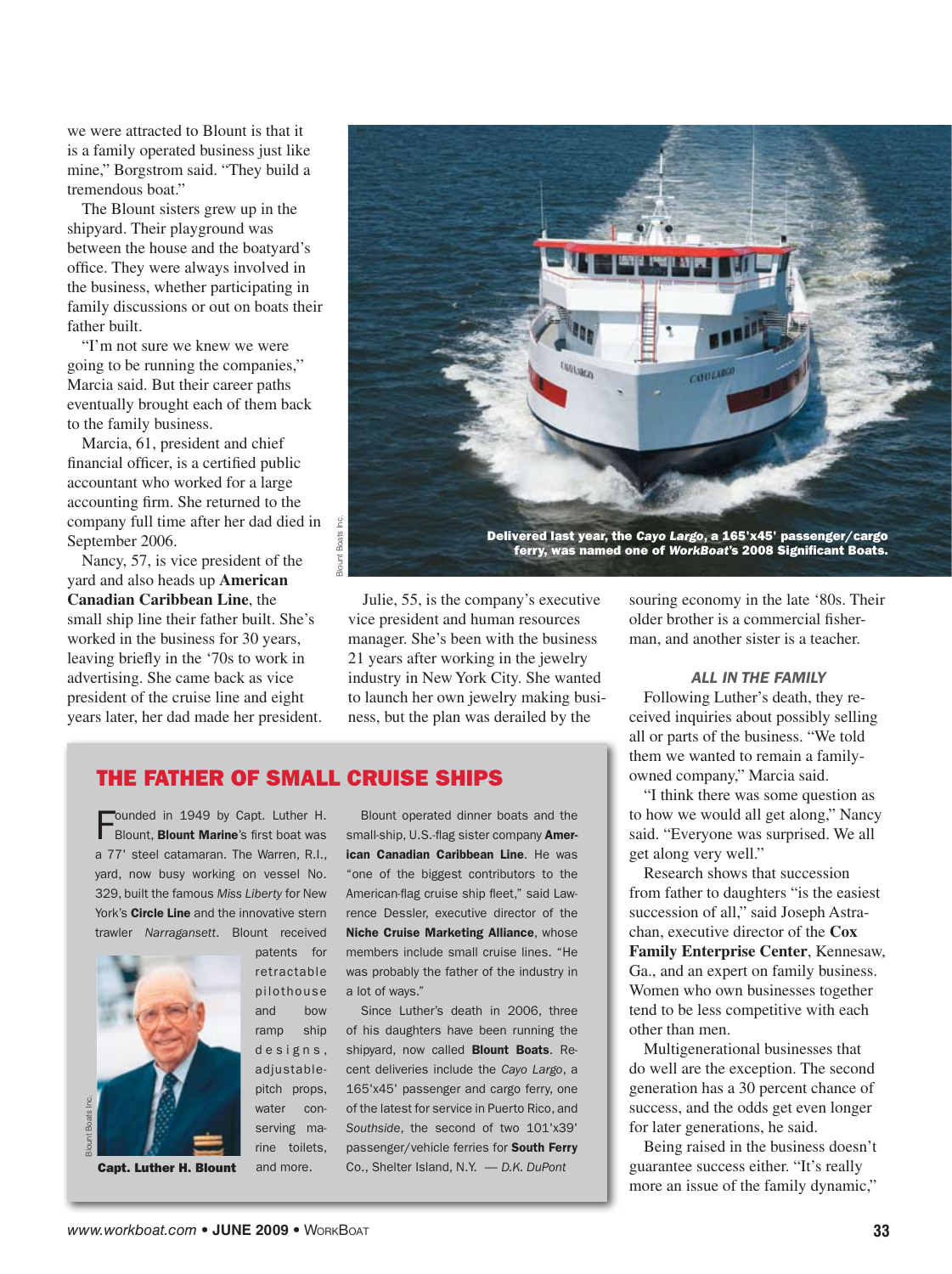## **In**Business

## Blount Boats

he said. If family members don't like being around each other, the business won't succeed no matter how well it's doing.

The Blounts make big decisions together. "We don't have any major disagreements," Nancy said. "The few that we have have been resolved by just having a meeting."

Still, there are plenty of challenges,

such as keeping the order book full. Annual production depends on the size of each vessel. "The one good thing, especially in this economy, is we have no debt," Marcia said.

Blount has several boats under way and has recently hired six more people to bring the yard's total workforce to 58. They're looking for more aluminum welders and are interested in taking





# **Count on us for performance, value and reliability Putting water where you want it.**

For more than 60 years our names have been synonymous with excellence in design quality and service. Stang's Big Guns range from 4"up to 16" water ways that flow from 3,000 GPM to 30,000 GPM. Our monitors

can be controlled electrically or hydraulically. Wireless operation is also available. Our monitors are available in Stang Coat which provides a protective barrier to metal surfaces exposed to hostile environments and fluids.

*Let us assist you with your specific application including pumps, foam systems, deluge and controls.*

**Stang Industries Inc. & CounterFire LTD. 2616 Research Drive Unit B, Corona, CA 92882 Tel. 951-479-9810 • Fax. 951-479-9817 www.stangindustries.com**



advantage of the Maritime Administration's beefed-up grant program for small shipyards.

"The shipyard is much, much busier than it's been in a long, long time," Marcia said.

Among Blount's recent deliveries was the 101'×39' passenger/vehicle ferry *Southside* to **South Ferry** Co. in February. The boat, which makes the run between Shelter Island and the South Fork of Long Island, N.Y., is a sistership to the *Sunrise*, which Blount delivered in 2002.

#### *BUILDING KNOW-HOW*

Capt. Bill Clark, who co-owns South Ferry with his brother Cliff, talked to different people at the yard before they signed the contract. "The thing that really impressed us was that every single person we talked to seemed to have a tremendous depth of knowledge," he said. "They struck us as very competent and very interested in building our boat."

On the *Sunrise*, they received eight to 10 bids. "Blount at that time was not the low bidder," Clark said. "We just made a decision. We think this is the right place to build a boat. It's not always about the low bidder." They did not seek bids on the *Southside*.

"We want them to succeed, and given